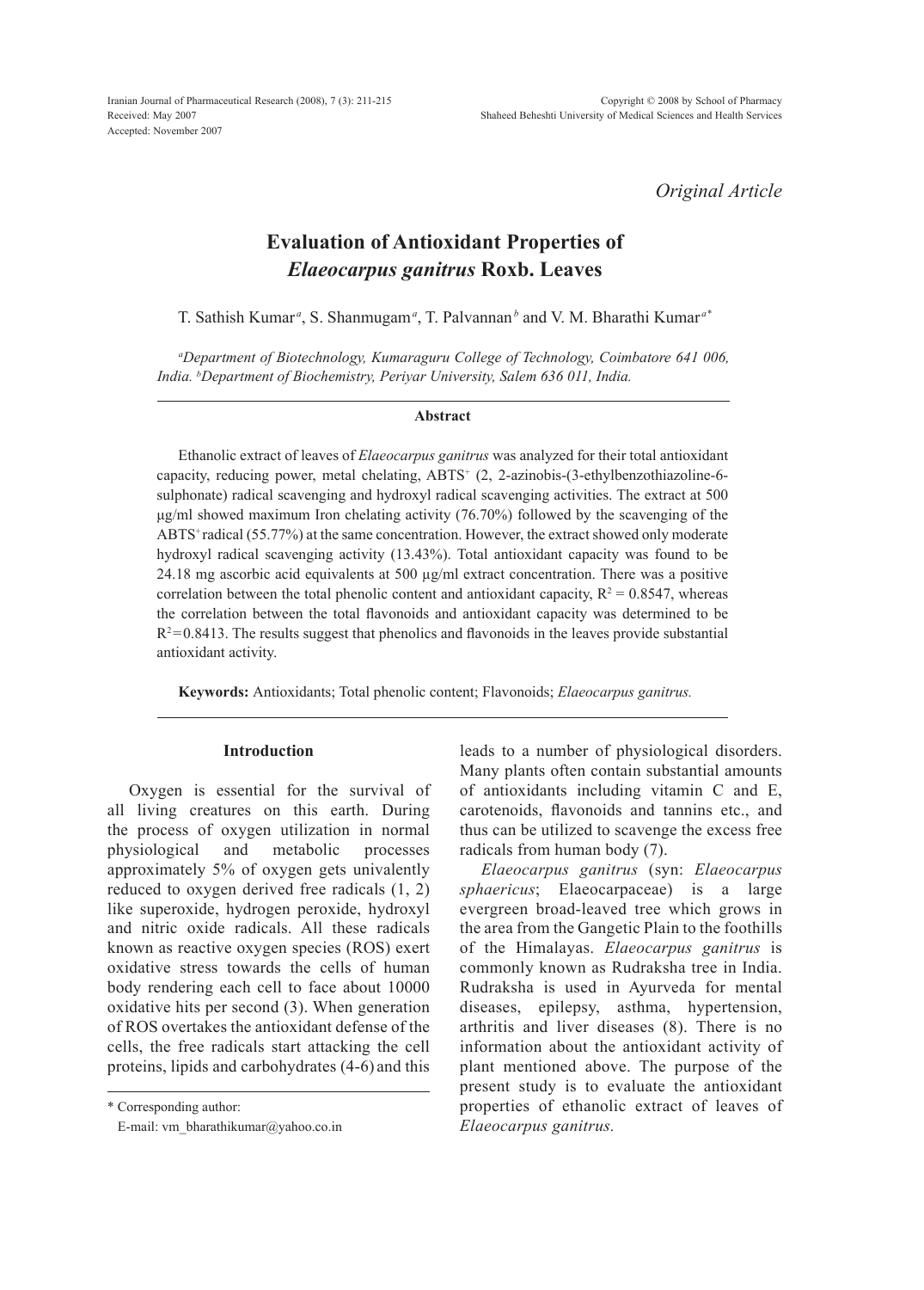# **Experimental**

# *Chemicals*

All chemicals used were of analytical grade. 2,2-azinobis-(3-ethylbenzothiozoline-6 sulphonate) (ABTS) was obtained from Sigma Chemicals, USA. Rutin, 2-thiobarbituric acid, mannitol, 2-deoxyribose, ferrozine, ferrous chloride, vitamin C, Folin-Ciocalteu reagent, 2,4- dinitrophenyl hydrazine, ferric chloride, potassium ferricyanide, hydrogen peroxide, aluminum chloride, sodium carbonate, sodium nitrite, ammonium persulphate, sodium hydroxide and ethanol were obtained from HiMedia Chemicals, Mumbai, India.

# *Plant material and its extraction*

The leaves of *Elaeocarpus ganitrus* Roxb. were collected from Nilgiris, India. The species was identified and confirmed at Botanical Survey of India (BSI), Southern Circle, Coimbatore, India and the Voucher specimen (No. MPG 04) was retained in our laboratory for future reference. About 5 g of air dried leaves were dissolved in 50 ml of ethanol and kept in an orbital shaker for overnight. The obtained extracts were filtered with Whatman no.1 filter paper and the filtrate was collected. The ethanol was then removed under reduced pressure at 50°C to obtain the concentrated extract.

#### *Antioxidant activities assays*

#### *Determination of total antioxidant capacity*

The method described by Prieto et al. (9) was used to determine the total antioxidant capacity of the plant extract. The tubes containing 0.2 ml of *E. ganitrus* (100-500 µg/ml), 1.8 ml of distilled water and 2 ml of phosphomolybdenum reagent solution (0.6 M sulfuric acid, 28 mM sodium phosphate and 4 mM ammonium molybdate) were incubated at 95°C for 90 minutes. After the mixture had cooled to room temperature, the absorbance of each solution was measured at 695 nm using an UV/Vis spectrophotometer (Beckman DU-530). The antioxidant capacity was expressed as ascorbic acid equivalent (AAE) by using the standard ascorbic acid graph.

# *Reducing power assay*

A method developed by Oyaizu (10) was adopted for the determination of reducing power. 2.5 ml of different concentrations of *E. ganitrus* (100-400 µg/ml) were mixed with 2.5 ml phosphate buffer (0.2 M, pH 6.6) and 2.5 ml of 1% potassium ferricyanide. The mixture was incubated at 50°C for 20 minutes, then rapidly cooled, mixed with 2.5 ml of 10% trichloroacetic acid and centrifuged at 3000 rpm for 10 minutes. 2.5 ml of supernatant was taken. 2.5 ml of distilled water and 0.5 ml of 0.1% ferric chloride were added to it. Mixed well and allowed to stand for 10 minutes. The absorbance was measured at 700 nm.

#### *Ferrous ion chelating ability*

The method proposed by Decker and Welch (11) was espoused to determine the metal chelation ability of the plant extract. 2 ml of *E. ganitrus* (100-500 µg/ml) was mixed with 0.1 ml of 2 mM  $FeCl<sub>2</sub>$  and 0.2 ml of 5 mM ferrozine solutions and allowed to react for 10 minutes at room temperature. The absorbance at 562 nm of the resulting solutions were measured and recorded. The FeCl<sub>2</sub> and ferrozine acted as control solution. The percentage inhibition of the ferrous ion was calculated by comparing the results of the test with those of the control using the formula (12)

Percentage inhibition=

| $[1-(\text{absorbane of}]$ | test/absorbance of |  |
|----------------------------|--------------------|--|
|                            |                    |  |

# *ABTS+ radical scavenging assay*

ABTS+ radical scavenging activity was determined according to Re et al  $(13)$ . ABTS<sup>+</sup> radical was freshly prepared by adding 5 ml of 4.9 mM ammonium persulfate solution to 5 ml of 14 mM ABTS solution and kept for 16 h in dark. This solution was diluted with ethanol (99.5%) to yield an absorbance of  $0.70 \pm 0.02$  at 734 nm and the same was used for the assay. To 950 µl of ABTS radical solution, added 50 µl of *E. ganitrus* (100-500 µg/ml) and the reaction mixture was vortexed for 10 sec. After 6 minutes the absorbance was recorded at 734 nm and compared with the control ABTS solution. Percentage inhibition was calculated from the formula (1).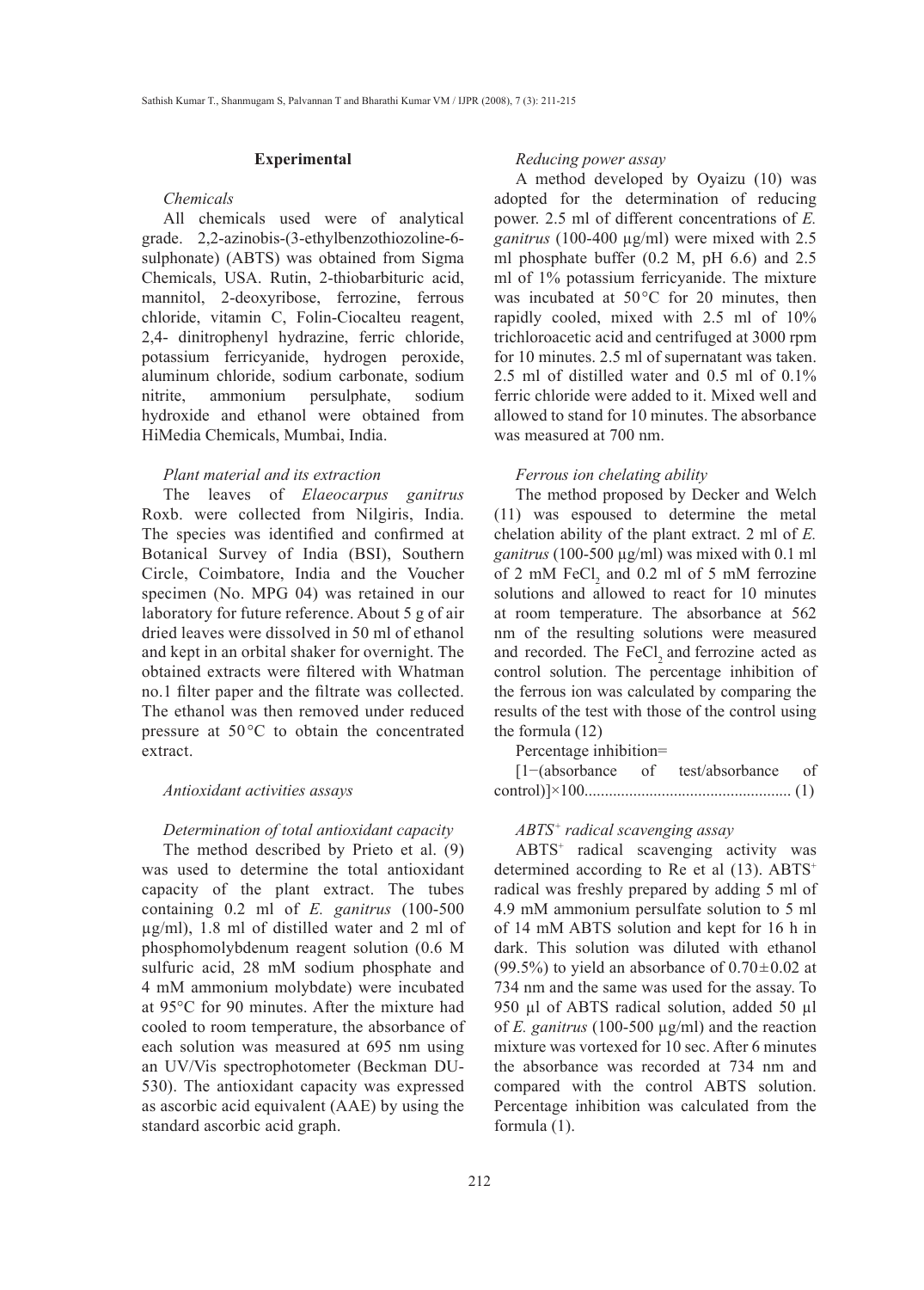# *Hydroxyl radical scavenging activity*

A modified deoxyribose method determining thiobarbituric acid reactive substances (TBARS) proposed by Res\_at Apak et al. (14), 2006, used to determine the hydroxyl radical scavenging activity. To a test tube added 3 ml of phosphate buffer (pH 7.0), 1 ml of 10 mM 2-deoxy-Dribose,  $0.5$  ml of  $20$  mM Na<sub>2</sub>-EDTA,  $0.5$  ml of  $20 \text{ mM FeCl}_2$  solution, 3.8 ml distilled water, 0.2 ml of *E. ganitrus* (100-500 µg/ml) and 1 ml of 10 mM  $H_2O_2$  in the order given, and the mixture (total volume of 10 ml) was incubated for 4 h at 37°C in a water bath. At the end of the period, the reaction was arrested by adding 5 ml of 2.8% TCA. To this added 5 ml of 1% TBA and the reaction mixture was kept in a boiling water bath for 10 minutes. The mixture was cooled under running tap water, and the absorbance at 520 nm was recorded. Percentage inhibition was calculated from the formula (1).

# *Quantitative analysis of antioxidative components*

# *Total phenolics (TPC)*

Total phenolics were quantified and expressed as gallic acid equivalents according to a method proposed by Singleton et al. (15), 1999. To 0.1 ml of *E. ganitrus*, added 3.9 ml of distilled water and 0.5 ml of Folin-Ciocalteau reagent. The tube was incubated at room temperature for 3 minutes. To this added 2 ml of 20% sodium carbonate and kept at boiling water bath for 1 minute. The blue color formed was read at 650 nm.

#### *Total flavonoids (TFC)*

TFC was estimated colorimetrically based on the method modified by Zhishen et al. (16), 1999. To 0.1 ml of *E. ganitrus* in a 10 ml volumetric flask, distilled water was added to make the volume to 5 ml and 0.3 ml 5% NaNO<sub>2</sub> was added to this. 3 ml of  $10\%$  AlCl<sub>3</sub> was added 5 minutes later. After 6 minutes, 2 ml of 1 M NaOH was added and the absorbance was measured at 510 nm. Rutin was used as a standard for constructing a calibration curve.

#### *Statistical analysis*

The results were expressed as means±SD.



**Figure 1.** Antioxidant capacity of ethanolic extract of *E. ganitrus*.

Linear regression analysis was used to calculate  $IC_{50}$  values whenever needed. Correlation analysis of total antioxidant capacity versus TPC and TFC were carried out using the correlation programme in the EXCEL program.

# **Results and Discussion**

Phosphomolybdenum assay used to determine the total antioxidant capacity is based on the reduction of Mo (VI) to Mo (V) by the extract and subsequent formation of a green phosphate/Mo (V) complex at acid pH (9). Figure 1 illustrates the antioxidative capacities of various concentrations of *E. ganitrus* (100- 500 µg/ml). Total antioxidant capacity of *E. ganitrus* was found to be 24.18 mg ascorbic acid equivalents at 500 µg/ml extract concentration. This good antioxidant activity might be attributed to the presence of phytochemicals, such as flavonoids and biflavones (17). This assay has been successful in the quantification of vitamin E antioxidant activity (9) and it was efficient to extend its application to plants polyphenols (18).

 $Fe<sup>3+</sup>/Fe<sup>2+</sup> transformation was investigated in$ the presence of samples for the measurements of the reductive ability. The reducing power of *E. ganitrus* ranged from 1.112 to 1.973 Abs for 100 µg/ml to 400 µg/ml of extract (Figure 2). Okuda et al reported that the reducing power of tannins prevents liver injury by inhibiting the formation of lipid peroxides. The reducing capacity of a compound may serve as a significant indicator of its potential antioxidant activity (19).

The chelation of  $Fe<sup>2+</sup>$  ions was estimated by the method of Decker and Welch in which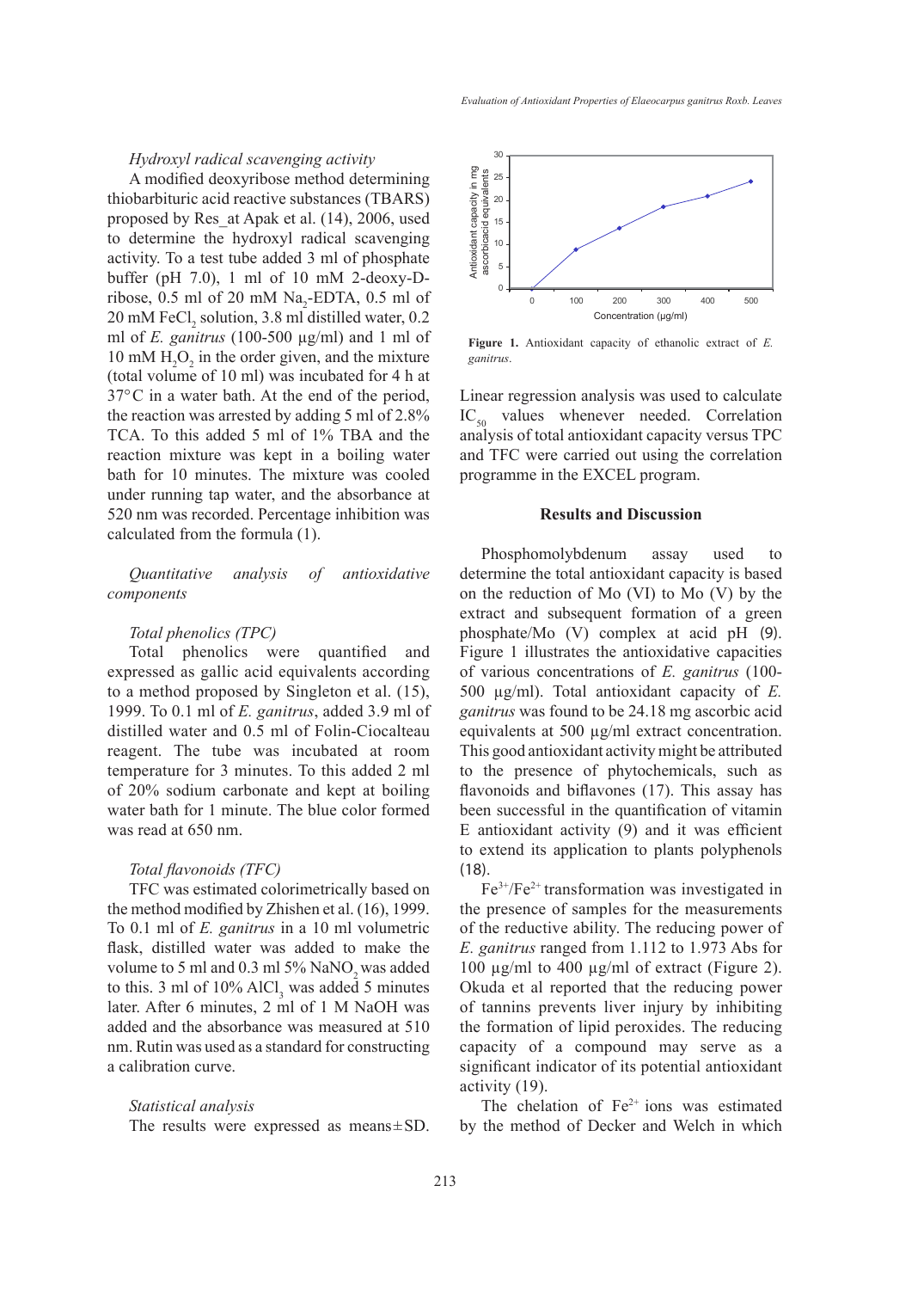

ferrozine quantitatively forms complexes with  $Fe<sup>2+</sup>$ . In the presence of chelating agents, the formation of this complex is disrupted, thereby impeding the formation of red color imparted by the complex as well. Measurement of this color change therefore allows for the estimation of the chelating activity of the coexisting chelator. As shown in Figure 3, the formation of  $Fe<sup>2+</sup>$ ferrozine complex is not complete in the presence of extract, indicating that *E. ganitrus* chelate the iron. 76.70 % inhibition was noted with 500  $\mu$ g/ml of *E. ganitrus*. IC<sub>50</sub> value was found to be 211.73 µg/ml *E. ganitrus*. Metal chelating agents reduce the concentration of catalyzing transition metal in lipid peroxidation by forming sigma bonds with metals, reducing the redox potential, thereby stabilizing the oxidized form of the metal ion (20).

The decolorization of ABTS<sup>+</sup> radical is an unambiguous way to measure the antioxidant activity of phenolic compounds. Recently Awika et al.  $(21)$ , 2003 found positive correlations between the determination of phenolic antioxidant using the oxygen radical absorbance capacity (ORAC), ABTS<sup>+</sup>, and the 1, 1-diphenyl-2, 2picrylhydrazyl (DPPH) assays. Thus monitoring the antioxidant activity by ABTS<sup>+</sup> radical scavenging assay gives good prediction of their ORAC and DPPH radical scavenging capacity. *E. ganitrus* showed potential activity in ABTS<sup>+</sup> decolorization. 55.77 % inhibition was noted with 500 µg/ml of *E. ganitrus*. The dose-dependent results observed were shown in Figure 3.  $IC_{50}$  value was found to be 297.12 µg/ml *E. ganitrus*. Decolorization of ABTS<sup>+</sup> in the present study reflects the capacity of an antioxidant species to donate electrons or hydrogen atoms to inactivate this radical cation.

Hydroxyl radical is the most reactive free radical and can be formed from superoxide



**Figure 3.** Fe<sup> $2+$ </sup> ion chelating activity and ABTS<sup>+</sup> radical scavenging activity of *E. ganitrus*.

anion and hydrogen peroxide, in the presence of metal ions, such as copper or iron. Hydroxyl radicals have the highest 1-electron reduction potential (2310 mV) and can react with everything in living organisms at the secondorder rate constants of  $10^9$ - $10^{10}$  mol/s. Hydroxyl radicals react with lipid, polypeptides, proteins, and DNA, especially thiamine and guanosine. When a hydroxyl radical reacts with aromatic compounds, it can add across a double bond, resulting in hydroxycyclohexadienyl radical. The resulting radical can undergo further reactions, such as reaction with oxygen, to give peroxyl radical, or decompose to phenoxyl-type radicals by water elimination (22). The ability of the extracts to scavenge these radicals was evaluated by the Fenton-mediated 2-deoxyribose assay. The result of present study does not show any promising hydroxyl radical scavenging property. Only 13.43% inhibition was noted with 500 µg/ml of *E. ganitrus* (Figure 4). Although the measurement of aromatic hydroxylation with HPLC/electrochemical detection is more specific than the low-yield TBARS test, it requires sophisticated instrumentation.

Recent studies have shown that many flavonoids and related polyphenols contribute significantly to the total antioxidant activity of many plants (23). Total phenolic content in *E. ganitrus* was found to be  $56.79 \pm 1.6$  mg gallic acid equivalents/g of dry material. Total flavonoids in *E. ganitrus* were found to be  $18.58 \pm$ 0.3 mg rutin equivalents/g of dry material. There was a positive correlation between the total phenolic content and antioxidant capacity,